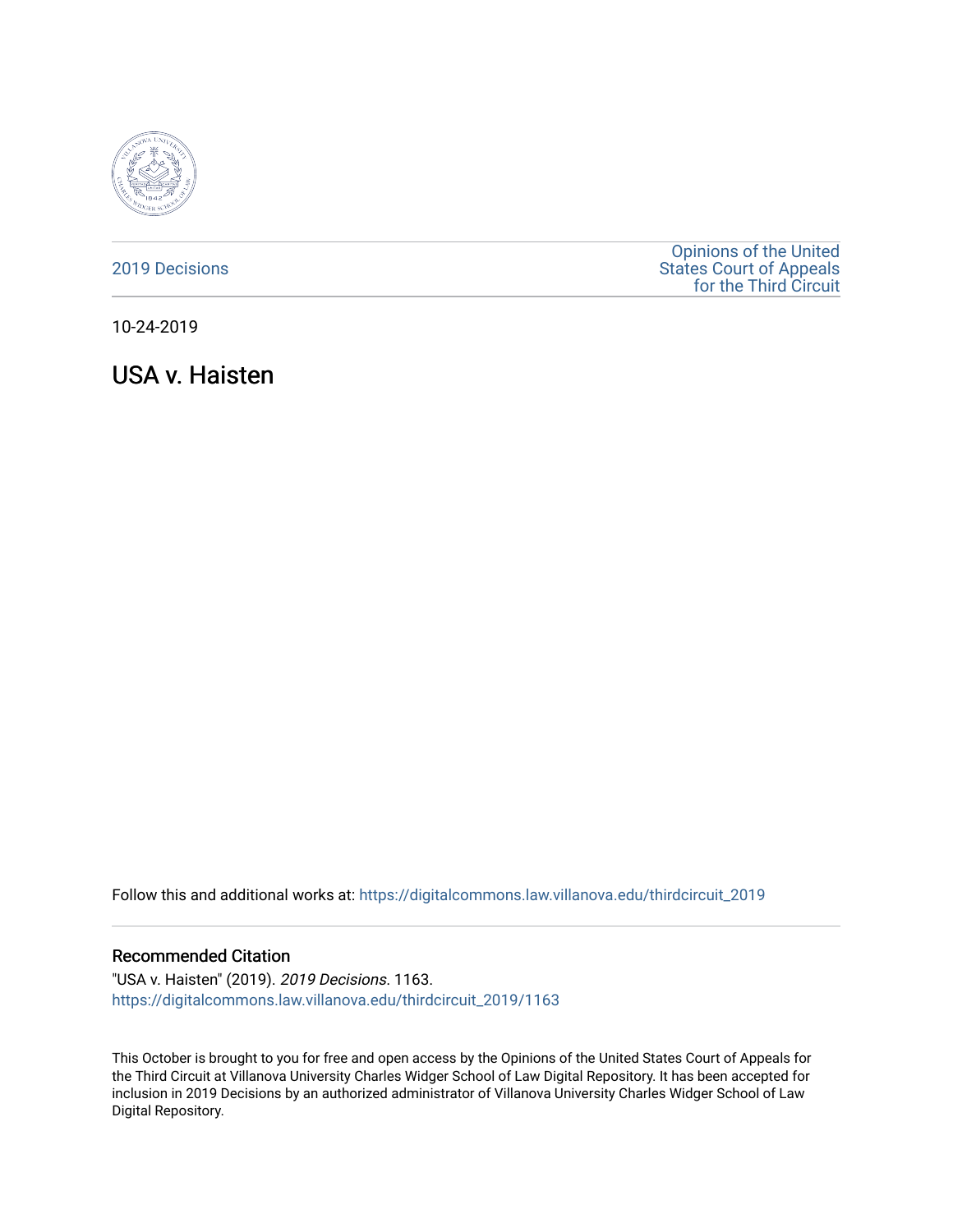## **NOT PRECEDENTIAL**

# UNITED STATES COURT OF APPEALS FOR THE THIRD CIRCUIT

\_\_\_\_\_\_\_\_\_\_\_\_\_\_

Nos. 18-2094 & 18-2095 \_\_\_\_\_\_\_\_\_\_\_\_\_\_

## UNITED STATES OF AMERICA

v.

JUDY HAISTEN and DAVID HAISTEN, Appellants

Appeal from the United States District Court for the Eastern District of Pennsylvania (D.C. No. 2-16-cr-00461-001 and 2-16-cr-00461-002) District Judge: Hon. Gerald J. Pappert

\_\_\_\_\_\_\_\_\_\_\_\_\_\_

Submitted Under Third Circuit L.A.R. 34.1(a) October 1, 2019

\_\_\_\_\_\_\_\_\_\_\_\_\_\_

\_\_\_\_\_\_\_\_\_\_\_\_\_\_

Before: SHWARTZ, FUENTES, and FISHER, Circuit Judges.

(Filed: October 24, 2019)

OPINION \_\_\_\_\_\_\_\_\_\_\_\_\_\_

\_\_\_\_\_\_\_\_\_\_\_\_\_\_

SHWARTZ, Circuit Judge.

This disposition is not an opinion of the full Court and, pursuant to I.O.P. 5.7, does not constitute binding precedent.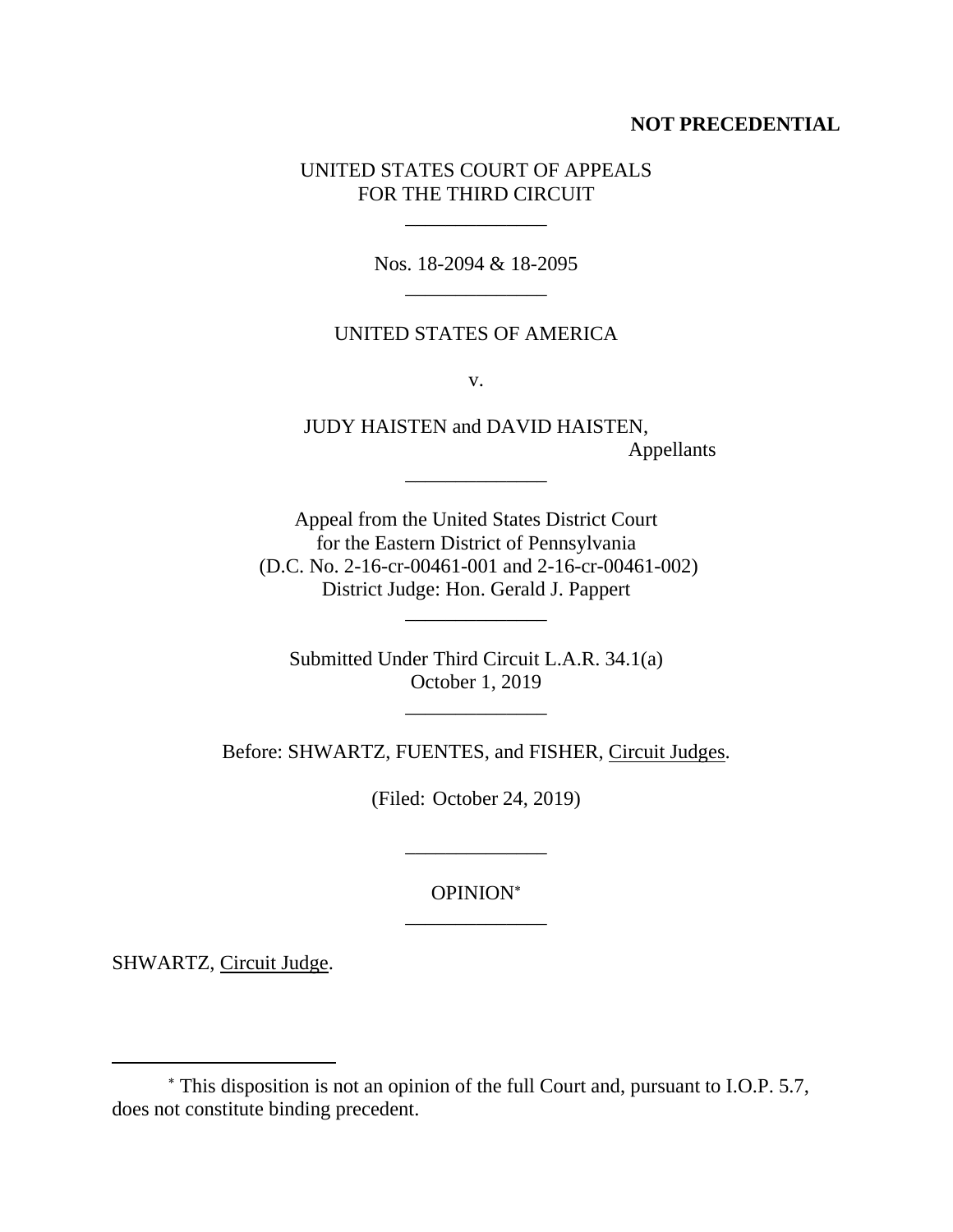Defendants Judy Haisten and David Haisten appeal their convictions stemming from their sale of counterfeit DVDs as well as flea and tick kits containing pesticides that they were not authorized to sell. The Haistens challenge an evidentiary ruling and a statement the Government made during its summation. Because the District Court did not abuse its discretion by stating that it would sustain a hearsay objection and the Government did not give an improper closing argument, we will affirm.

### I

The Haistens are a married couple who, starting in 2009, ran the Luv My Pets Supply Store LLC from their home in South Carolina and sold flea and tick kits on eBay. The Haistens created homemade kits by disassembling kits they purchased from foreign and domestic distributors and, using vials and syringes, created packets that included smaller amounts of the flea and tick medication. The medication contained a regulated pesticide, but the Haistens did not have permission from either the Environmental Protection Agency ("EPA") or the Food and Drug Administration to sell it.

As a result, the Haistens received cease-and-desist letters from manufacturers and the South Carolina Pharmacy Board demanding that they stop selling the homemade kits. At trial, Mr. Haisten testified that he and his wife "sought legal advice and . . . went to a lawyer." Supp. App. 655. Before Mr. Haisten testified about the content of the legal advice, the Government objected on hearsay grounds. See Fed. R. Evid. 801(c) (defining hearsay).The District Court stated that, although Mr. Haisten "hasn't gotten into" the substance of the legal advice he received from his lawyer, the Court would "sustain the objection if we get there based on the content of what he says." Supp. App. 655.

2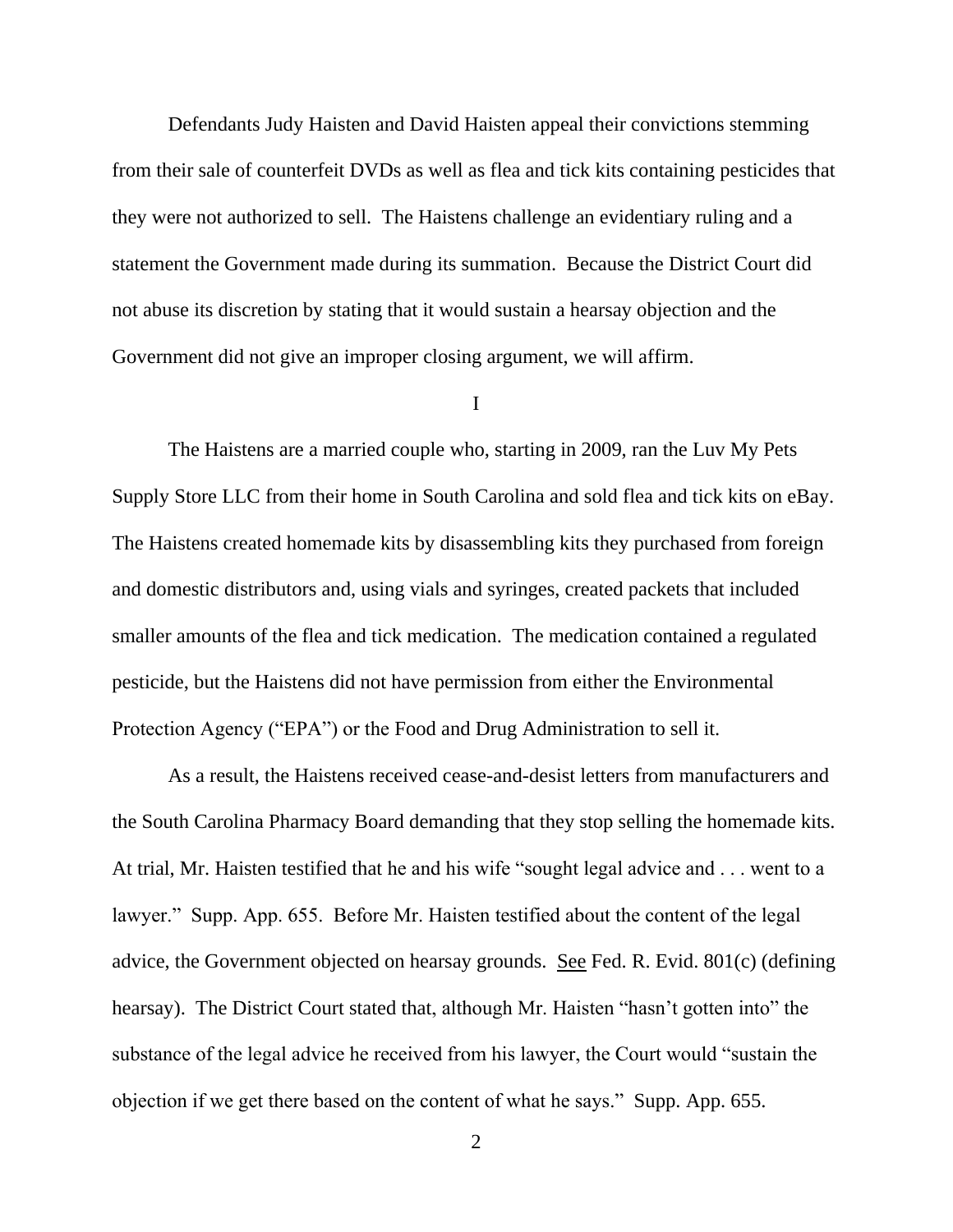Nonetheless, Mr. Haisten eventually testified that, after he received a letter from the South Carolina Pharmacy Board, he "ran straight to a lawyer" who gave him advice "about what he thought [Mr. Haisten] should do." Supp. App. 657-58. Mr. Haisten added that the lawyer informed him "that the EPA could make as much trouble for us as they wanted to, and it would be [a] good idea to sell [the flea and tick kits] as a whole box, even though that considerably hurt . . . sales." Supp. App. 658. The Government did not object to or seek to strike this testimony.

In addition to selling flea and tick kits on eBay, the Haistens sold counterfeit DVDs. At some point, eBay prohibited the Haistens from selling their items, and, as a result, the Haistens asked others to let them use their names and identifying information to open new "stealth" eBay accounts. Supp. App. 664. Mr. Haisten claimed that he received permission "[i]n every case" where he set up eBay accounts in other people's names. Supp. App. 665. For instance, he testified that a family friend, G.W., gave the Haistens permission to use his personal information to establish an eBay account.The Haistens, however, continued to use the eBay account in G.W.'s name to sell counterfeit DVDs even after he passed away.

The Haistens also "opened a business" in the name of M.M., who worked at their temporary employment agency "for one day in 2001" and was paid \$ 40.25. Supp. App. 882-83. M.M. was neither the Haistens' friend nor a family member. In response to Mr. Haisten's testimony that he had permission to use the identities of others to establish eBay accounts, the Government asked Mr. Haisten:

3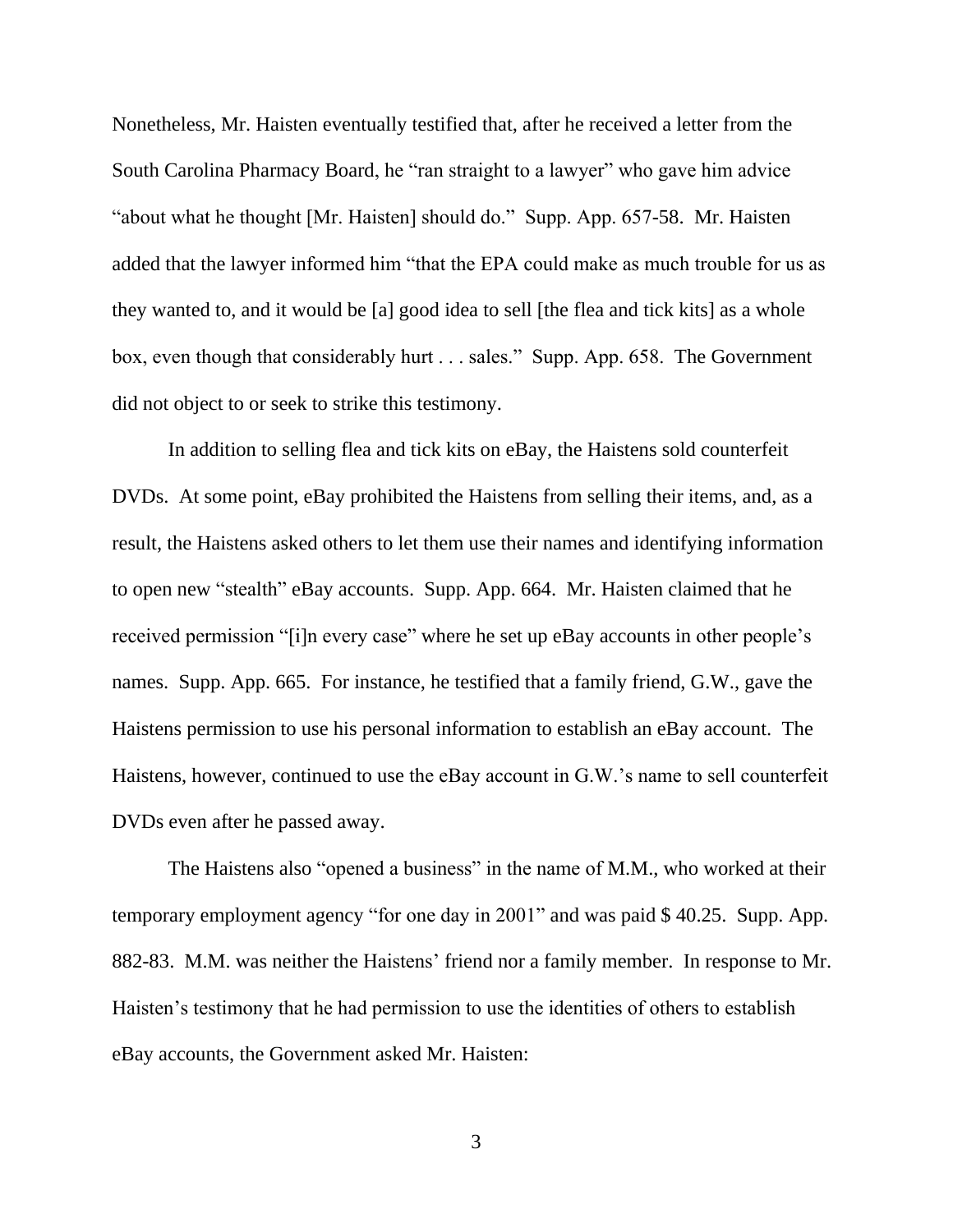You're telling us that you asked [M.M.], a woman who worked for you in 2001 for one day for her permission and she said, "Sure. Go ahead and sell pesticide kits in my name and open a company in my name. That's cool?"

Supp. App. 886. Mr. Haisten responded that he "wasn't involved in the connection with  $[M.M.]$ ." Id.

During its summation, the Government stated that the jury had before it "the pesticide[] . . . [and] [M.M.'s] name used fraudulently." Supp. App. 785. The Government added that Mr. Haisten "didn't know [M.M.]" because "[s]he worked for them for one day 15 years ago." Supp. App. 785. Mr. Haisten objected, arguing that the Government "ha[d] to put [M.M.] on the witness stand" to assert that the Haistens used her name without permission. Supp. App. 787. The District Court overruled the objection and reasoned that the Government's argument accorded with Mr. Haisten's testimony.

The jury found the Haistens guilty of conspiracy, 18 U.S.C. § 371; violations of the Federal Insecticide, Fungicide, and Rodenticide Act ("FIFRA"), 7 U.S.C. § 136j(a)(1)(A), (a)(1)(E); introduction of misbranded drugs into interstate commerce in violation of the Federal Food, Drug, and Cosmetic Act ("FDCA"), 21 U.S.C. §§ 331(a) and 333(a)(2); and trafficking of counterfeit goods, 18 U.S.C. § 2320(a). The Haistens appeal.

# $II<sup>1</sup>$

<sup>&</sup>lt;sup>1</sup> The District Court had jurisdiction under 18 U.S.C. § 3231. We have jurisdiction under 28 U.S.C. § 1291.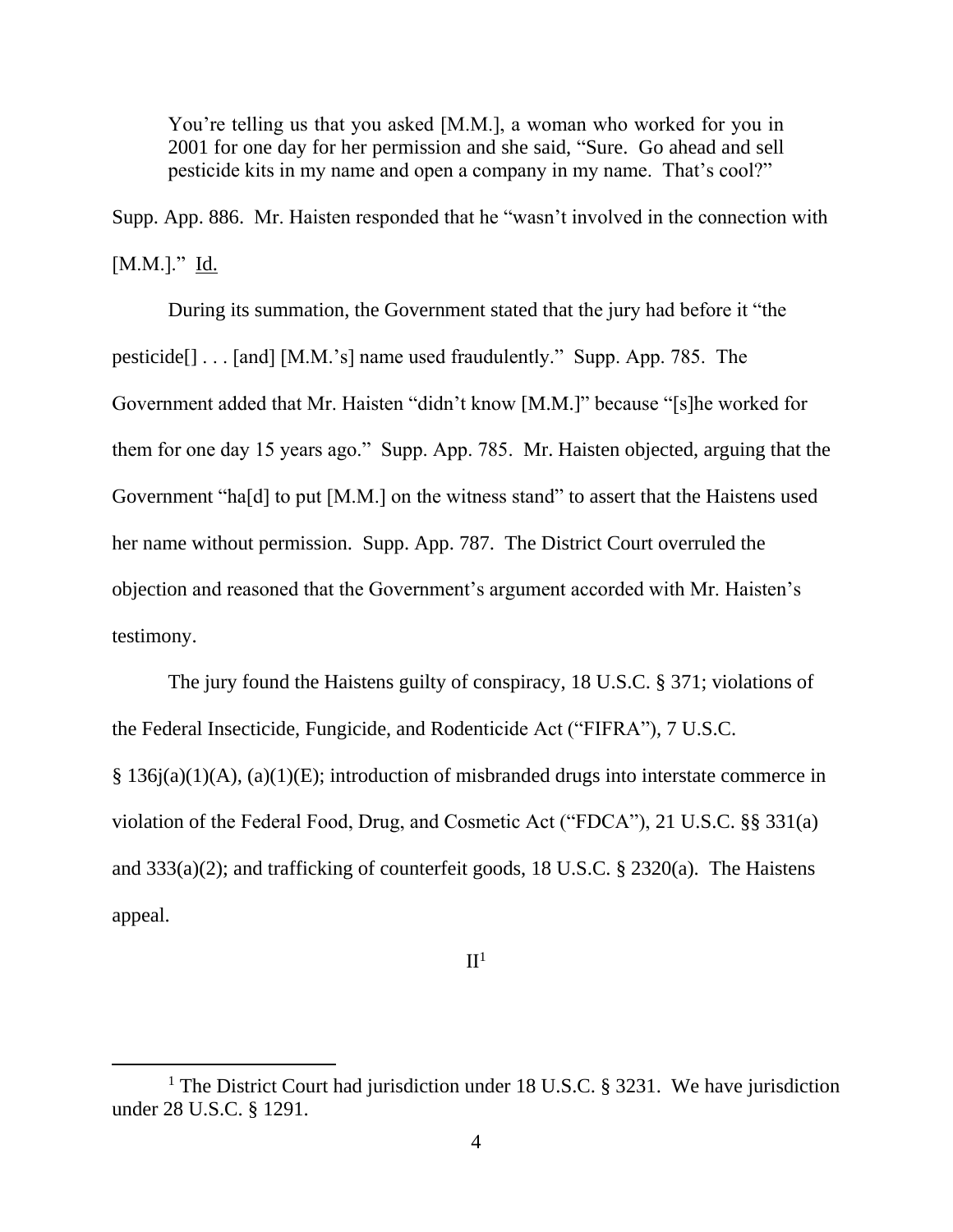The Haistens contend that (1) the District Court improperly excluded the advice of counsel they received about selling pet medication and (2) the Government committed prosecutorial misconduct by mentioning facts not in evidence during its summation. Neither argument has merit.

### $A^2$

The advice-of-counsel defense provides that, if a defendant gives a "full and honest disclosure of the material facts surrounding a possible course of action, [and] seek[s] and obtain[s] the advice of counsel on the potential legality of [his] actions," then, in relying on counsel's advice, he "lack[s] the requisite intent to violate the law."<sup>3</sup> United States v. Traitz, 871 F.2d 368, 382 (3d Cir. 1989) (internal quotation marks omitted). The Haistens assert that, because the District Court excluded testimony of their discussions with a lawyer about the sales of their homemade flea and tick kits, it precluded them from using this defense.

<sup>&</sup>lt;sup>2</sup> We review the District Court's decision to exclude evidence for abuse of discretion. United States v. Starnes, 583 F.3d 196, 213-14 (3d Cir. 2009). "We will not disturb a trial court's exercise of discretion unless no reasonable person would adopt the district court's view." Id. at 214 (alteration omitted) (quoting Ansell v. Green Acres Contracting Co., 347 F.3d 515, 519 (3d Cir. 2003)).

<sup>&</sup>lt;sup>3</sup> The advice-of-counsel defense only applies to "willful violation[s] of the law." United States v. Ragsdale, 426 F.3d 765, 778 (5th Cir. 2005). Crimes involving "willful" violations "require[] more than a general intent to accomplish an act; [they] require[] proof that the act was done with the specific intent to do something that the law forbids." United States v. Stadtmauer, 620 F.3d 238, 258 (3d Cir. 2010). Because we conclude that the District Court did not abuse its discretion by stating that it would sustain the hearsay objection, we need not decide whether the advice-of-counsel defense applies to the FIFRA and FDCA counts to which the advice pertained.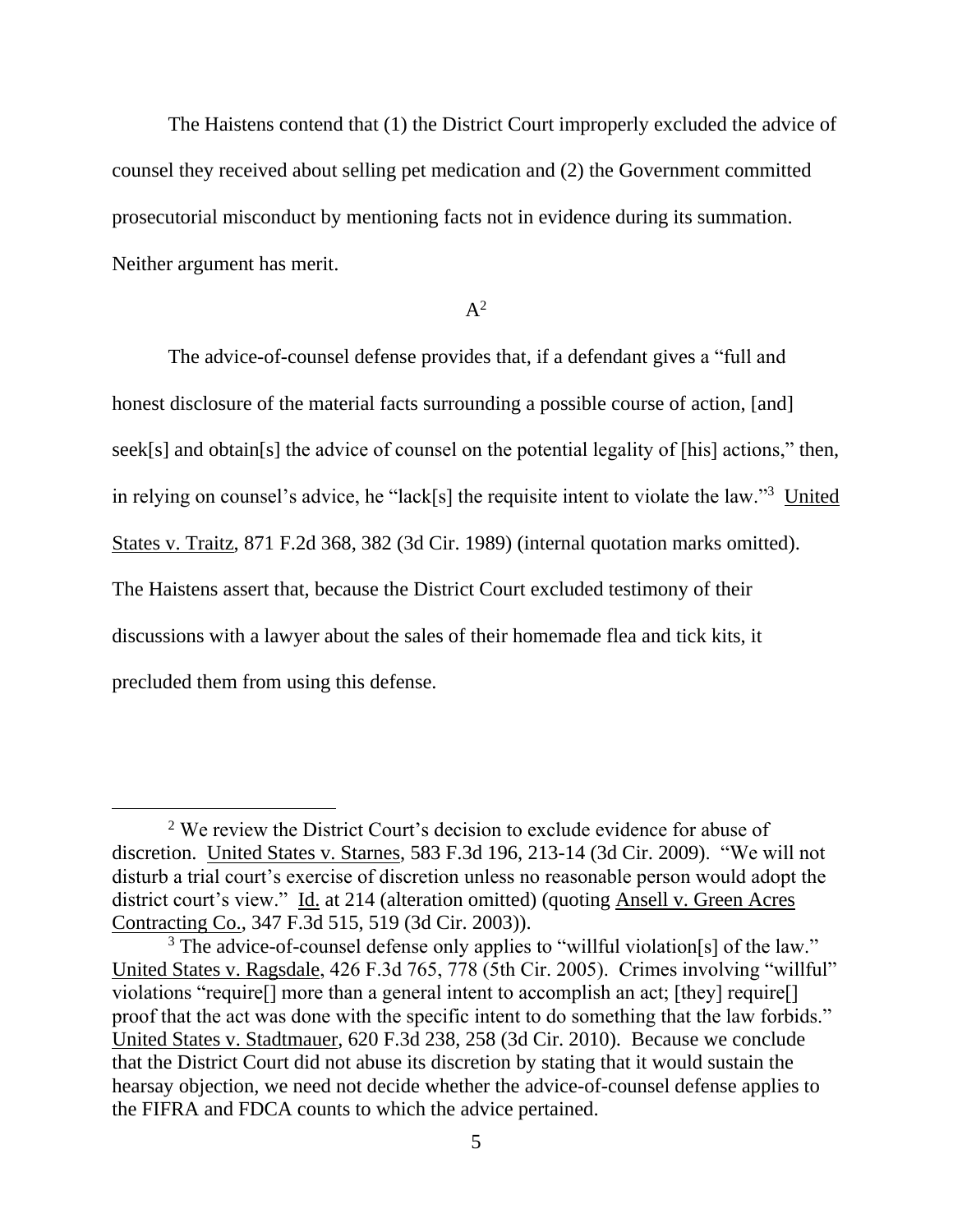The District Court did not abuse its discretion when it stated that it would sustain the Government's hearsay objection concerning Mr. Haisten's testimony about his lawyer's statements. "Hearsay is a statement, other than one made by the declarant while testifying at trial, offered in evidence to prove the truth of the matter asserted." United States v. Sallins, 993 F.2d 344, 346 (3d Cir. 1993) (citing Fed. R. Evid. 801(c)). Based on the context, the Court appropriately surmised that the Haistens' communications with their lawyer might be offered to show that the eBay sales were legal and thus would be hearsay. At no point during trial did Mr. Haisten contend that the legal advice was meant to show that he and his wife lacked the necessary intent to commit the crimes of distributing pesticides without authorization and introducing misbranded drugs into interstate commerce. See United States v. Edwards, 792 F.3d 355, 357 n.2 (3d Cir. 2015) (observing that statements offered to show an "effect on the listener" are not hearsay because they are "not offered for their truth"). Indeed, the Haistens did not present their lawyer as a witness, argue that they relied on the advice of counsel when selling their homemade kits, or even request an advice-of-counsel jury instruction. Accordingly, even assuming an advice-of-counsel defense was available to the Haistens, we cannot say that the Court abused its discretion by excluding the discussions with their lawyer as hearsay.<sup>4</sup>

<sup>&</sup>lt;sup>4</sup> Even if the District Court abused its discretion, the error was harmless. "The test for harmless error is set forth in Rule 52(a) of the Federal Rules of Criminal Procedure: '[a]ny error, defect, irregularity, or variance that does not affect substantial rights must be disregarded.'" United States v. Stevenson, 832 F.3d 412, 427 (3d Cir. 2016). Although the Court stated that it would sustain a hearsay objection if Mr. Haisten testified to the substance of the legal advice he received, Mr. Haisten (1) testified that the lawyer informed the Haistens that the EPA could "make . . . trouble" for them and recommended that they sell the flea kits in "whole box[es]" to comply with the relevant law, Supp. App.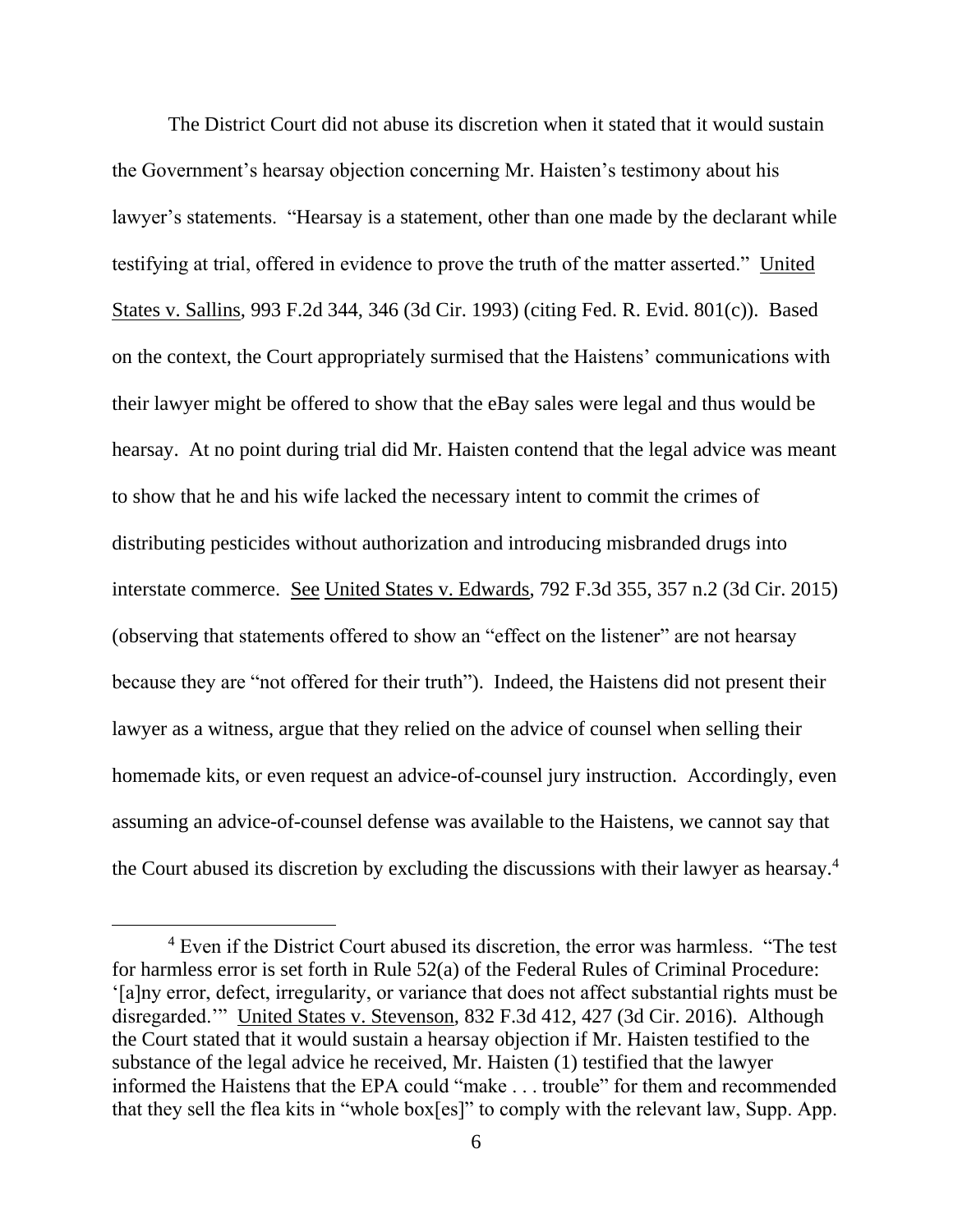The Haistens also assert that the Government improperly argued during summation that M.M.'s name was "used fraudulently" in operating eBay accounts that sold the flea and tick kits. Supp. App. 785. In evaluating whether the Government's comments during summation were appropriate, we ask "whether such remarks, in the context of the entire trial, were sufficiently prejudicial to violate [the] defendant's due process rights." United States v. Green, 25 F.3d 206, 210 (3d Cir. 1994) (quoting United States v. Scarfo, 685 F.2d 842, 849 (3d Cir. 1982)); see also United States v. Young, 470 U.S. 1, 11 (1985) (cautioning that "a criminal conviction is not to be lightly overturned on the basis of a prosecutor's comments standing alone, for the statements or conduct must be viewed in context"). To this end, the Government has "considerable latitude in summation to argue the evidence and any reasonable inferences that can be drawn from that evidence." United States v. Werme, 939 F.2d 108, 117 (3d Cir. 1991).

Based on the evidence adduced at trial, a juror could reasonably infer that Mr. Haisten used M.M.'s name fraudulently. Mr. Haisten testified that he and his wife

<sup>658,</sup> and (2) argued during summation that he "pa[id] a lawyer \$5,000" to receive advice about the cease-and-desist letters and that the lawyer said it was "debatable" that the sale of the flea and tick kits was illegal, Supp. App. 749. Thus, the testimony he claims he was not permitted to offer was in fact presented and was actually unhelpful to his defense, since it included advice that told him to stop engaging in the prohibited kit sales. As a result, any alleged error in stating that a hearsay objection would be sustained did not affect the outcome of the proceedings.

<sup>&</sup>lt;sup>5</sup> Immediately after the Government concluded its summation, Mr. Haisten objected, arguing that the Government lacked a factual basis for its claim that he used M.M.'s name fraudulently. Thus, we will review the District Court's ruling for abuse of discretion. See United States v. Brennan, 326 F.3d 176, 182 (3d Cir. 2003).